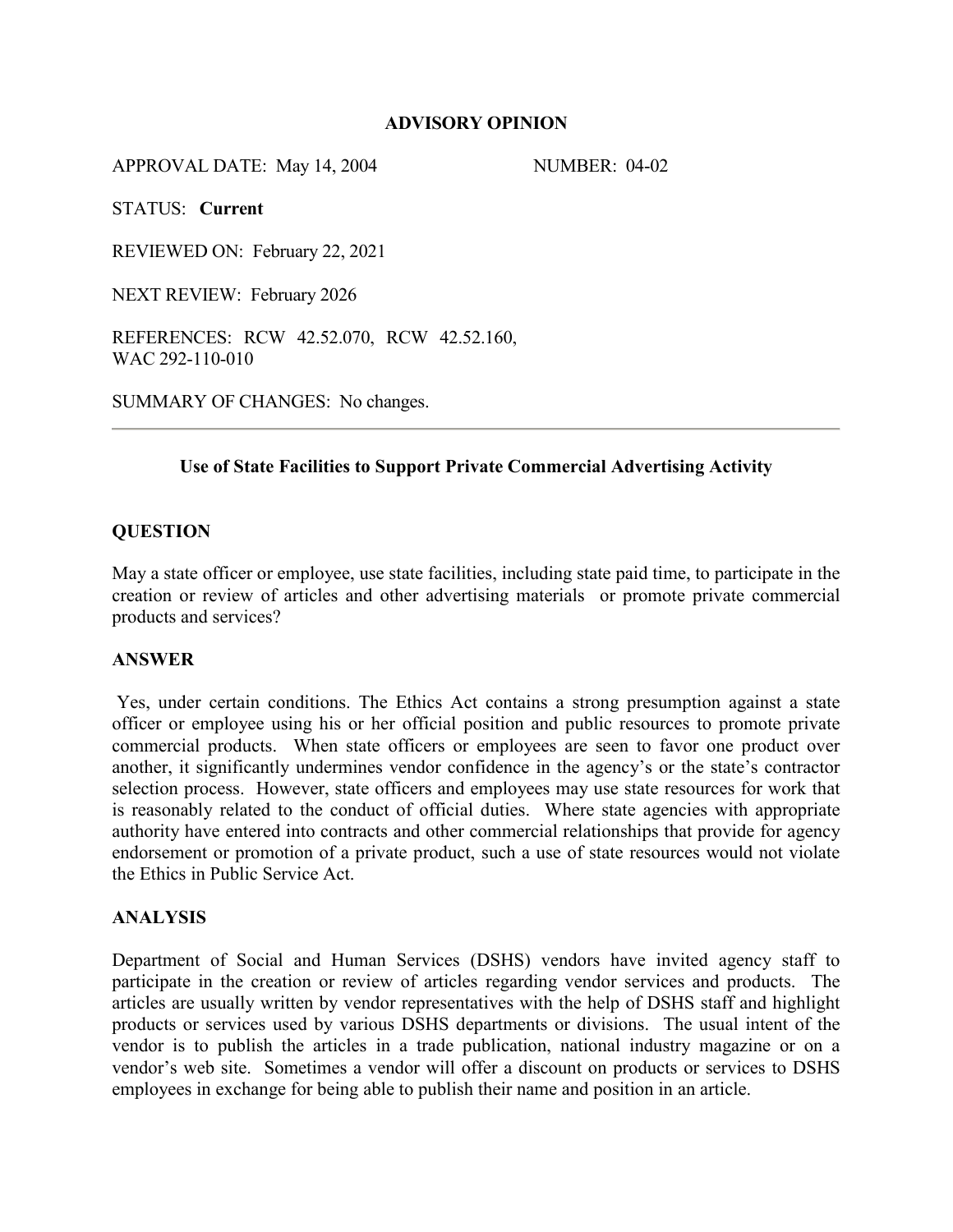Normally, state technology contracts and purchase orders require vendors to request department approval before publishing an article related to a DSHS contract. This provision is found in all contracts and enables the department to verify statements and claims in order to prevent the appearance of endorsing a product, service, or vendor.

Board rules note that "[a]ll state employees and officers are responsible for the proper use of state resources." The Ethics Act provisions against the improper use of position also apply to individual state officers and employees who are acting outside the scope of employment. Therefore, this opinion does not address the authority of state agencies to enter into contracts and other commercial relationships with private entities.

# **1. State Officers And Employees May Not Use Official Agency Titles To Privately Endorse Commercial Products, Unless It Is Part Of Their Official Duties To Do So, And May Not Accept Gifts Or Other Compensation From State Agency Vendors In Exchange For Official Endorsements.**

The Ethics in Public Service Act ("Ethics Act") prohibits state officers and employees from using state position to provide special benefits or exemptions. RCW 42.52.070 provides that:

Except as required to perform duties within the scope of employment, no state officer or state employee may use his or her position to secure special privileges or exemptions for himself or herself, or his or her spouse, child, parents, or other persons.

State employees making decisions whether to permit a private business to use state facilities to provide information about its products must be careful not to favor some businesses over others. RCW 42.52.070 prohibits employees from using their positions to "secure special privileges" for another person. For example a violation of RCW 42.52.070 could occur if an employee permits one business to use agency facilities and not another.

Similarly, state officers and employees who privately provide commercial endorsements and use the official agency title would violate RCW 42.52.070. State officers and employees involved in vendor and contractual relationships must consider that providing product endorsements creates a significant chilling effect for other vendors who may seek to provide goods and services to state agencies or participate in an agency bidding process. A violation would occur unless the agency had approved the use of the employee's official agency title in the endorsement as part of an existing contractual agreement with the vendor.

The Ethics Act also contains several provisions which prohibit or limit state officers and employees ability to accept gifts or compensation from current state agency vendors. In the case of state employees involved in purchasing or using agency vendor's products or services, the receipt of gifts and compensation of any value related to the performance of official duties is strictly prohibited. Therefore, DSHS staff, including those involved in purchasing or using agency vendor's products or services, should not accept discounts on products or services from DSHS vendors in exchange for endorsing a commercial product or allowing a vendor to publish their name and position in a promotional article. (See RCW 42.52.110, RCW 42.52.120, RCW 42.52.140, and RCW 42.52.150)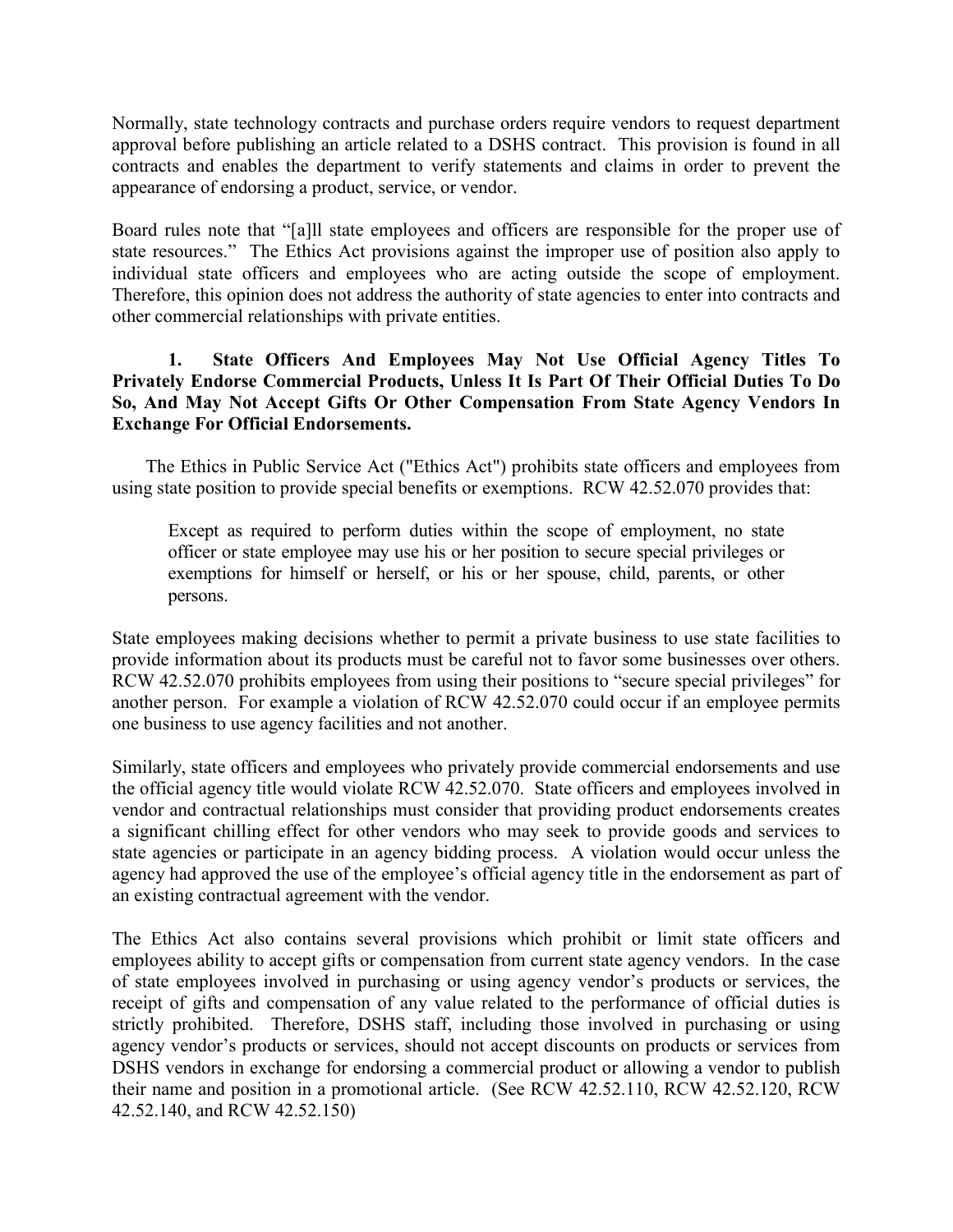# **2. State Employees May Not Use Agency Facilities To Endorse Commercial Products, Unless The Use Is Related To Official Duties.**

The Ethics Act generally prohibits state officers and employees from using state resources for the benefit of a private company. RCW 42.52.160 provides:

(1) No state officer or state employee may employ or use any person, money, or property under the officer's or employee's official control or direction, or in his or her official custody, for the private benefit or gain of the officer, employee, or another.

(2) This section does not prohibit the use of public resources to benefit others as part of a state officer's or state employee's official duties.

RCW 42.52.010(12) defines official duties:

"Official duty" means those duties within the specific scope of employment of the state officer or state employee as defined by the officer's or employee's agency or by statute or the state Constitution.

In EEB Advisory Opinion 99-03, the Board advised that under RCW 42.52.160 a university coach would be prohibited from entering into a private agreement with a sporting goods company to ensure that players wear the company's products or from appearing in commercials using university facilities or trademarks. As with the university coaches, an individual DSHS officer or employee may not use agency resources to promote commercial products or to assist vendors in preparing commercial endorsements.

The general restriction against using agency resources to endorse commercial products, however, would not apply to conduct that is reasonably related to the performance of official duties. (See WAC 292-110-010(2)) For example, it would not violate the Ethics Act for a state officer or employee to respond to requests for reference information about a vendor or for agency staff to review proposed vender advertising materials to ensure that the content does not violate agency policy or a provision of the vendor's contract.

Similarly, it would not violate the Ethics Act for a state officer or employee to use state resources to promote a commercial product if his or her agency had entered into contractual agreement that required the agency to encourage use of the product or service by other state agencies. It also would not violate the Ethics Act for an agency to enter sponsorship agreement with a commercial entity that required some use of resources to promote the company or its services.

Although we conclude that using state resources to promote commercial products under an existing sponsorship or other contractual agreement may not violate RCW 42.52.070 and RCW 42.52.160, we express no opinion about the authority of agencies to enter such agreements in the first place. An administrative agency may only perform the functions for which it has the statutory authority to do. Thus, there may be a question of whether a state agency has the statutory authority to enter into agreements with commercial venders to promote the use of the vendor's goods or services. These questions fall outside of chapter 42.52 RCW and are beyond the authority of the Executive Ethics Board.